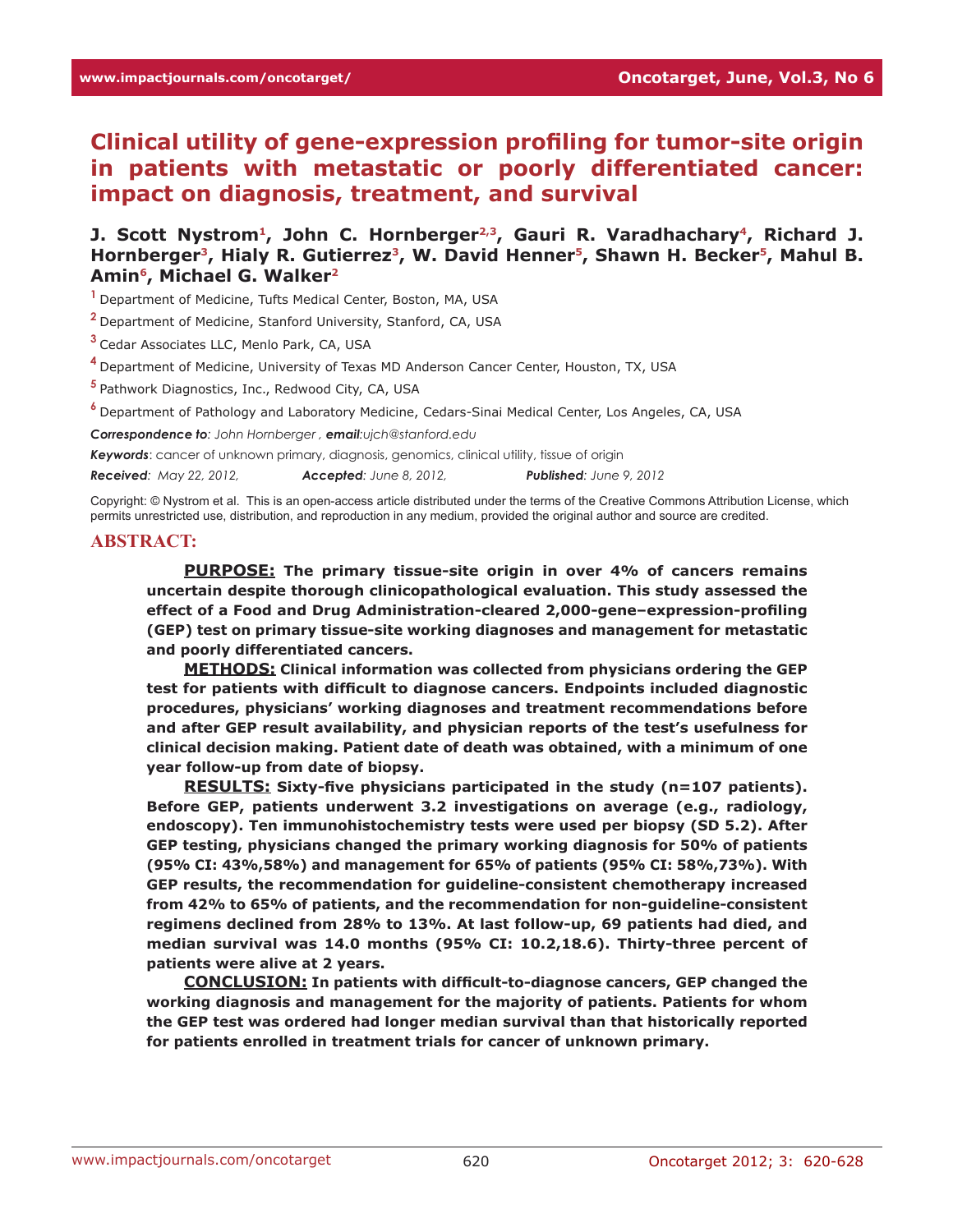## **INTRODUCTION**

More than 4% of patients diagnosed with cancer present with metastases whose primary origin remains uncertain despite thorough clinical and pathological evaluation [1]. Other patients who were previously diagnosed and treated for cancer may develop a tumor in a new site whose new primary site is unknown. Complete characterization of the primary tissue site of origin in such cases remains clinically challenging.

Guidelines recommend that patients with occult metastatic cancers undergo a thorough evaluation, including a complete history, physical examination, complete blood count, urinalysis, serum chemistries, histologic evaluation, chest radiograph, computed tomography, magnetic resonance imaging, and immunohistochemistry (IHC) studies [2-6]. The 2007 Ad-Hoc Committee on Immunohistochemistry Standardization addressed several potential "deficiencies" in the consistency, reproducibility, quality assurance, concordance, validation, and results reporting of IHC studies [7]. Even with adoption of such recommendations, full characterization of the tumor-site origin may remain elusive [8].

Gene-expression profiling (GEP) for tissue of origin of biopsy material represents a newer method for characterizing the tumor site of origin. In June 2010, the US Food and Drug Administration cleared the Pathwork® Tissue of Origin Test Kit for formalin-fixed, paraffinembedded tissue samples (Pathwork Diagnostics, Inc.; Redwood City, CA, USA). The processing laboratory has Clinical Laboratory Improvement Amendments certification. This microarray, reagent, and analytics kit compares the similarity of tumor specimens to 15 cancer types representing 58 morphologies. GEP results provide similarity scores which range from 0-100 and indicate the most likely primary site from among a panel of 15 tissue types. The sensitivity and specificity of the GEP test cannot be measured directly against CUP specimens because there is no gold standard for their primary site. In a large multi-site blinded validation study, GEP has been shown to identify the primary site of metastatic tumors with sensitivity equal to 89% (Positive Percent Agreement) and specificity equal to 99% (Negative Percent Agreement) [9]. GEP provides clinically useful information for metastatic cancers with poorly differentiated tumors that complements information from traditional sources, such as clinical history and physical examination, imaging studies, histology, and IHC results [10-12].

The principles for appraising new molecular diagnostics have been evolving since the sequencing of the human genome [13, 14]. For a laboratory test to have the potential to improve clinical outcomes, awareness of the test results should lead to appropriate changes in management decisions by patients and providers [13, 14].

This study assessed the impact of the GEP test

results, when used as an adjunct to clinicopathological evaluation, on tissue-site working diagnosis, subsequent management decisions, and survival.

#### **RESULTS**

We invited 316 physicians to participate in this study. Of these, 152 did not respond to recruitment efforts, 82 declined participation, and 9 consented to participate but did not finalize data entry. Eight physician reports failed to meet inclusion criteria. The final sample consisted of 65 physicians who had ordered and received a GEP test for 107 patients between July 2009 and December 2009.

Most physicians in the study (62%) were part of a group practice and 57 (88%) were board-certified in medical oncology (Table 1). Sixty percent reported seeing at least six patients per year with difficult-to-diagnose tumors. Sixty-one (57%) patients were women; mean patient age was 64 (standard deviation [SD] 12), and 54 (50%) patients were at least 65 years old. Of the 91 patients with a reported Eastern Cooperative Oncology Group performance status score, 87 (81%) had a score of 2 or less.

The tissue samples submitted for GEP testing came from 19 biopsy sites. The most common sites were lymph node (21%), soft tissue (20%), liver (18%), lung (9%), bone (7%), and brain (5%). Participating physicians ordered 343 imaging or endoscopic investigations, for an average of 3.2 investigations per patient (Table 2). All patients had an imaging study; all but 1 patient had imaging with a magnetic resonance imaging, computed tomography, or positron emission tomography. That patient had ovarian cancer, which was imaged with ultrasound. The most common test, ordered for 85% of patients, was a computed tomography scan. Overall, imaging and endoscopic tests detected a tumor in more than 19 sites, with the most common sites being lymph node, liver, and lung. Physicians ordered 147 IHC tests, with a mean of 9.9 (SD 5.2) IHCs per biopsy.

Before receiving the GEP test results, physicians reported having no working diagnosis for 41% (44) of patients (Figure 1). The most common pretest tumorsite working diagnoses reported for the other 59% (63) of patients were lung (9), cholangiocarcinoma (7), breast  $(6)$ , colon  $(5)$ , ovarian  $(5)$ , gastric  $(4)$ , and pancreas  $(3)$ .

After receiving the GEP test results, physicians changed the primary working diagnosis site for 54 patients (50%, 95% CI: 43%, 58%; p<0.0001). The number of patients with no working diagnosis declined from 44 to 17 (25% difference, 95% CI: 15%, 36%; p<0.0001; Table 3). The tissue-site working diagnosis remained unchanged in 37 (35%) cases. For example, of the 10 cases that specified lung as the initial tissue-site working diagnosis, 7 remained specified as lung after GEP test; the tissue-site working diagnosis similarly remained unchanged before and after GEP testing in 3 of 7 cholangiocarinomas, 5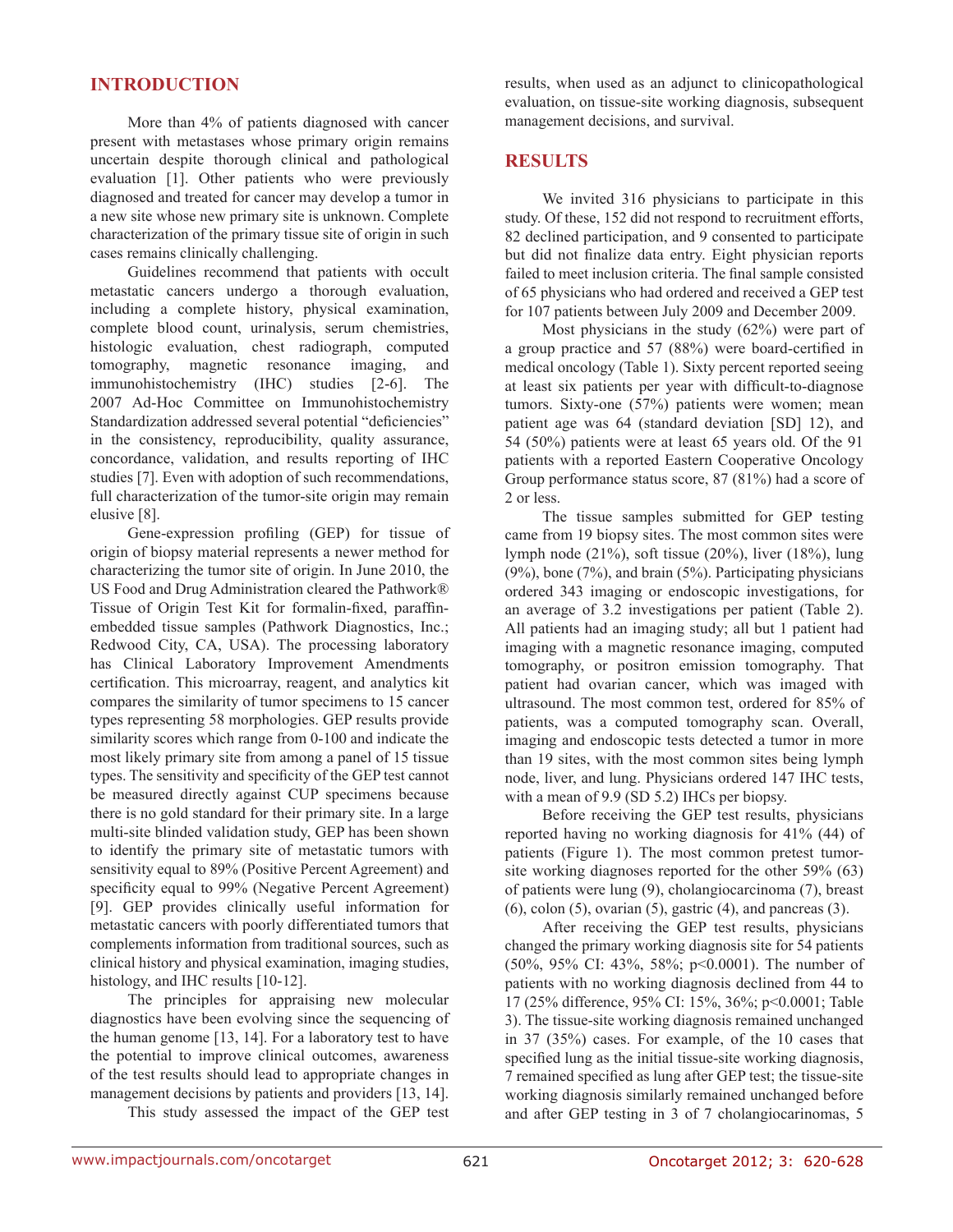|                                                                    | N, mean<br>(SD) | $\frac{0}{0}$ |  |
|--------------------------------------------------------------------|-----------------|---------------|--|
| <b>Physicians</b>                                                  |                 |               |  |
| <b>Total respondents</b>                                           | 65              |               |  |
| Female                                                             | 12              | 18%           |  |
| Practice setting*                                                  |                 |               |  |
| Group-based                                                        | 45              | 62%           |  |
| Hospital-based                                                     | 12              | 16%           |  |
| Academic                                                           | 9               | 12%           |  |
| Solo                                                               | $\overline{5}$  | $7\%$         |  |
| Department of Veterans Affairs                                     | $\mathbf{1}$    | $1\%$         |  |
| Other                                                              | $\mathbf{1}$    | $1\%$         |  |
| <b>Board</b> certification                                         |                 |               |  |
| Medical oncology - hematology oncology                             | 41              | 63%           |  |
| Medical oncology                                                   | 16              | 25%           |  |
| Other†                                                             | 8               | 12%           |  |
| Years since completing training, mean (SD)                         | 13(11)          |               |  |
| Number of patients seen per year with difficult-to-diagnose cancer |                 |               |  |
| $0 - 5$                                                            | 26              | 40%           |  |
| $6 - 10$                                                           | 25              | 38%           |  |
| $11 - 20$                                                          | 10              | 15%           |  |
| >20                                                                | $\overline{4}$  | 6%            |  |
| <b>Patients</b>                                                    | 107             |               |  |
| Female                                                             | 61              | 57%           |  |
| Age                                                                |                 |               |  |
| $\overline{All}$ , mean (SD)                                       | 64(12)          |               |  |
| Age 65 and older                                                   | 54              | 50%           |  |
| Race/ethnicity                                                     |                 |               |  |
| White                                                              | 95              | 89%           |  |
| African American                                                   | $\overline{4}$  | $4\%$         |  |
| Hispanic, Latino or Spanish heritage                               | $\overline{4}$  | 4%            |  |
| Asian American                                                     | $\overline{2}$  | 2%            |  |
| Other                                                              | $\overline{2}$  | $2\%$         |  |
| Eastern Cooperative Oncology Group performance status              |                 |               |  |
| $\mathbf{0}$                                                       | 31              | 29%           |  |
| 1                                                                  | 35              | 33%           |  |
| $\overline{2}$                                                     | 21              | 20%           |  |
| $\overline{\mathbf{3}}$                                            | $\overline{4}$  | $4\%$         |  |
| Not reported                                                       | 16              | 15%           |  |

# **Table 1: Physician and patient characteristics**

\* Total is greater than 65 because 5 practices were both academic and hospital-based, 2 practices were both hospital-based and group-based, 1 practice was solo and academic, and 1 practice was group-based and "Other", specified as a "cancer center".

† Other: gynecologic oncology, obstetrics and gynecology, orthopedic surgery and oncology, thoracic surgery, general surgery, and infectious disease.

Abbreviations: SD - standard deviation.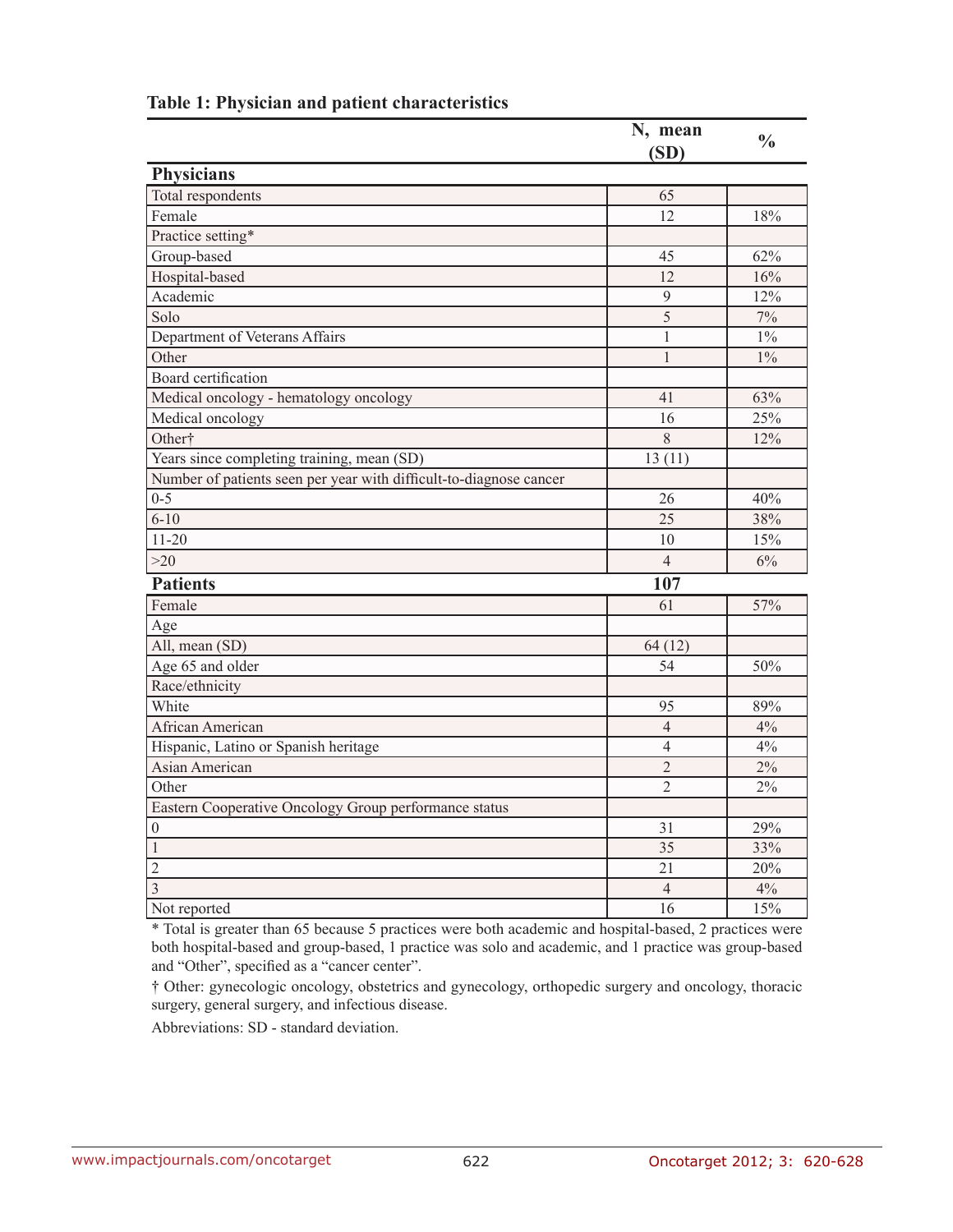of 6 breast cancers, 2 of 5 colon cancers, 5 of 5 ovarian cancers, and 1 of 3 pancreatic cancers. More cancers had a reported site working diagnosis of colon, lung, pancreas, or breast after GEP. In contrast, the number of patients with a cholangiocarcinoma working diagnosis decreased from seven to three after the test, and the number of gastric cancer working diagnoses dropped from four to two. The most common GEP results were colorectal (19%), breast (14%), sarcoma (14%), lung (11%), ovarian (11%), and pancreas (10%) tissue types. The most common working diagnoses after GEP were lung (13%), colorectal (11%), pancreas (9%), and ovarian (8%) cancer.

Overall, for 70 patients (65%, 95% CI: 58%, 73%; p<0.0001) physicians changed one or more management recommendation after GEP (Table 4). For 17 patients, physicians did not change the primary working diagnosis but changed management recommendations. Prior to the test, physicians reported recommending 44 different chemotherapy drug combinations for 75 patients and no chemotherapy for 32 patients. Carboplatin plus paclitaxel was recommended in 26 patients. Physicians changed their recommended chemotherapy regimens after receiving GEP results for 58 patients (54%, 95% CI: 46%, 62%; p<0.0001, Table 4). With GEP results, the recommendation for chemotherapy regimens that are consistent with guidelines for the final tissue-type working diagnosis increased by 23%, from 42% to 65% of patients, and the recommendation for regimens not consistent with guidelines for the final tissue-type working diagnosis declined by 15%, from 28% to 13%.

Median survival from time of the biopsy was 14.0

months (95% CI: 10.2, 18.6), with 33% of patients alive at 2 years (95% CI: 24%, 44%) and 30% of patients alive at 3 years (95% CI: 20%, 41%; Figure 2). Median time from biopsy to requisition of GEP was 1.0 months (95% CI: 0.9, 1.3). The most common final working diagnoses for patients alive at 3 years were breast (7), lung (7), colorectal (5), ovarian (4), and no working diagnosis (4). Prior to GEP test results, for the 61% of the patients for whom physicians had identified a pretest primary site, physicians ranked conventional pathology (including IHC testing) as the most influential factor for diagnosis in 53% of patients. After receiving the GEP results, for these patients, physicians cited the GEP test as the most influential factor for diagnosis in 60% of the patients; physicians cited conventional pathology as the most influential factor for diagnosis in 23% of all patients.

When asked whether the test changed their approach to treatment, physicians reported agreeing or strongly agreeing for 52% of patients. Two-thirds of physicians agreed or strongly agreed that the test results were clinically useful in the care of their patient. Compared with leaving the tissue-site working diagnosis unspecified after GEP testing, being able to specify a tissue-site working diagnosis or not changing a previously-specified tissue site was associated with agreement or strong agreement that the test was clinically useful. Changes in surgical plans, orders for more investigations, or both were associated with agreement that the GEP test was clinically useful.

Physicians stated that the GEP test was helpful because it (1) provided guidance in choosing more targeted therapy, (2) confirmed a working diagnosis, (3), helped

|                                            | N  | $\frac{0}{0}$ |  |  |
|--------------------------------------------|----|---------------|--|--|
| Imaging tests and other investigations     |    |               |  |  |
| CT scan                                    | 91 | 85%           |  |  |
| <b>PET</b>                                 | 74 | 69%           |  |  |
| Upper endoscopy                            | 36 | 34%           |  |  |
| <b>MRI</b>                                 | 33 | 31%           |  |  |
| Colonoscopy                                | 33 | 31%           |  |  |
| Bone scan                                  | 31 | 29%           |  |  |
| Mammography                                | 30 | 28%           |  |  |
| Ultrasound (any)                           | 15 | 14%           |  |  |
| Pathology – number of IHC tests per biopsy |    |               |  |  |
| $0 - 5$                                    | 22 | 21%           |  |  |
| $6 - 10$                                   | 39 | 36%           |  |  |
| $11 - 15$                                  | 27 | 25%           |  |  |
| $16 - 20$                                  | 16 | 15%           |  |  |
| >20                                        | 3  | 3%            |  |  |

**Table 2: Pathology and imaging or endoscopic investigations**

Abbreviations: CT- computerized tomography; IHC -immunohistochemistry; MRI magnetic resonance imaging; PET - positron emission tomography.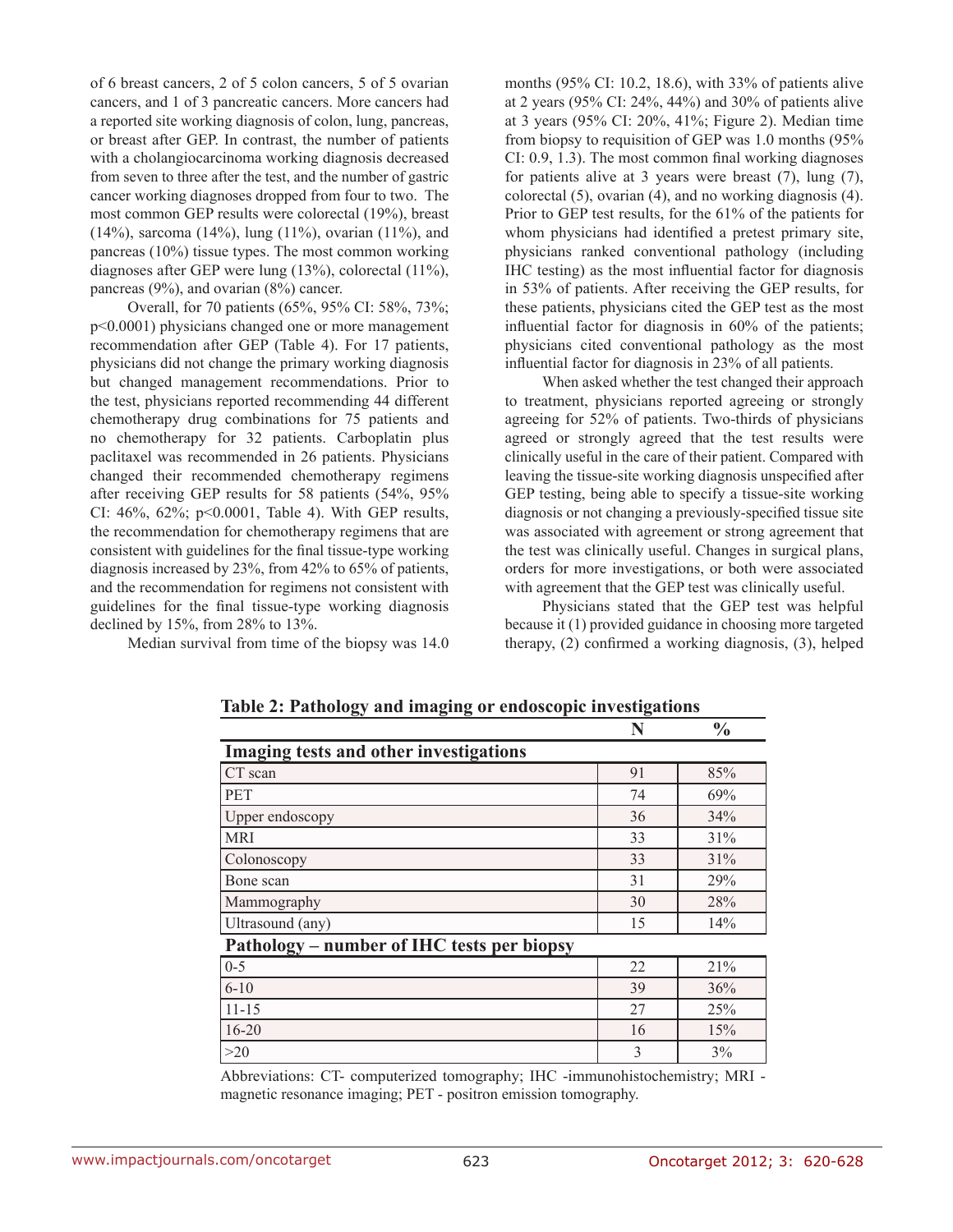alleviate patient anxiety, (4) led to a more appropriate further workup or triaging to a more appropriate specialist, or (5) helped rule out the least likely possible diagnoses. Of physicians who did not agree that the GEP test was helpful, 10 (9%) reported that the likely diagnosis was not on the report panel and 6 (6%) did not believe the results.

#### **DISCUSSION**

This study measured the influence of GEP testing on tissue-site working diagnosis and management decisions for cancers with a difficult-to-diagnose primary. Participating physicians' use of imaging tests, other clinical investigations, and IHCs to determine the tumor site of origin appeared consistent with guidelines. Despite these physicians' thorough clinicopathological evaluations, the GEP test altered the tissue-site working diagnosis in 50% of patients and significantly reduced the proportion of unspecified working diagnoses. These results confirm those of a previous analysis that used modeling to measure the impact of the GEP on working diagnosis and treatment for a series of 300 cases [15].

This study did not measure the effects of GEP on cancer control/progression, patient survival, or quality of life directly. However, several physicians reported changing treatment protocols because they believed having a more accurate tumor site of origin would direct organ-specific therapeutic interventions and, in turn, potentially improve patient survival and quality of life. Survival for patients with cancer of unknown primary is generally poor; median survival without chemotherapy is 3 to 5 months and less than 20% of patients are still alive at 2 years [2, 6, 16-18]. Systematic reviews of studies involving cancer of unknown primary suggest that chemotherapy may increase survival to approximately 9

months. Newer chemotherapeutic regimens for specific tissue diagnoses have demonstrated increased survival in patients with advanced stage cancer (e.g., FOLFOX for colon and sunitinib for kidney cancer). Whether the survival results observed in this study are a result of a change in management due to more specific tissue diagnosis remains a question for future research.

Results of this study should be interpreted in light of possible limitations. First, physicians who ordered the test and therefore were eligible to participate in the study may differ from physicians who have not ordered the test. For example, the physicians in this study might be more comfortable than other physicians with using new technologies, have more financial incentives for using such technologies, have access to more pathology resources, or be more willing to acknowledge limitations of existing diagnostic methodologies. Second, many physicians did not respond or refused to participate in the study; these physicians may hold different views from those who did participate about the test's usefulness. These factors may affect the generalizability of the findings. However, biopsy sites of specimens in this study were representative of all samples processed by the laboratory, suggesting that study patients were representative of patients for whom GEP is ordered. Third, physicians were asked to refer to data in medical records; our findings are only as robust as the quality of the participants' documentation and recall. Fourth, the scope of the study was limited to determining the extent to which, if at all, the GEP test influenced the tumor site-of-origin working diagnosis and subsequent management plan.

This study confirms findings in the literature that patients with metastatic cancers with uncertain primary undergo multiple imaging and laboratory tests, a process referred to as a "diagnostic odyssey" [19, 20]. This



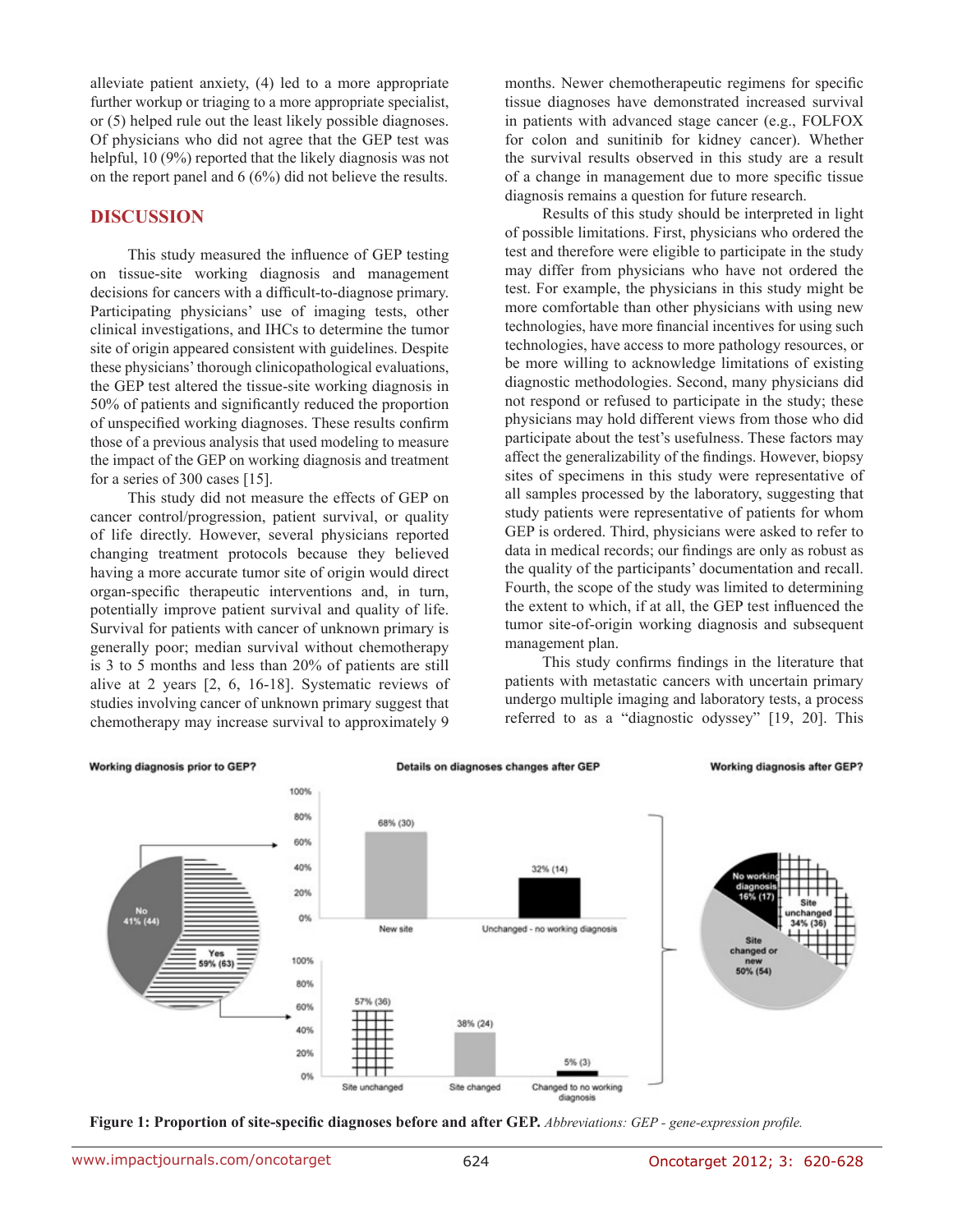odyssey delays treatment for patients and adds costs to the healthcare system. With appropriate usage, diagnostic tools such as the GEP have a potential to help reduce this burden [21, 22].

Evidence of an impact on diagnostic and management decisions is now considered an essential requirement for assessing the clinical utility of new diagnostics [13, 14]. This study suggested that for a majority of patients with a primary tumor that was difficult to diagnose, uncertain, or both, GEP testing influenced both tissue-of-origin site working diagnosis

and treatment recommendations. Moreover, the observed median survival in this cohort was longer than that reported for patients with cancer of unknown primary enrolled in treatment trials [23-25]. As suggested by this study, the GEP test has clinical utility because it can increase physician confidence in cancer diagnoses, assist physicians in targeting therapies, and increase compliance with treatment guidelines.

|                              |                |               | Physician's pre-GEP Physician's post-GEP |               | Percent |
|------------------------------|----------------|---------------|------------------------------------------|---------------|---------|
| <b>Tissue type</b>           | diagnosis      |               | diagnosis                                |               |         |
|                              | $\bm{N}$       | $\frac{0}{0}$ | $\boldsymbol{N}$                         | $\frac{0}{0}$ | change  |
| No working diagnosis         | 44             | 41%           | 17                                       | 16%           | $-25%$  |
| Anal                         | $\mathbf{1}$   | $1\%$         | 1                                        | $1\%$         | $0\%$   |
| Appendix                     | $\mathbf{1}$   | $1\%$         | $\mathbf{0}$                             | $0\%$         | $-1\%$  |
| <b>Bladder</b>               | $\mathbf{1}$   | $1\%$         | $\overline{2}$                           | 2%            | $1\%$   |
| <b>Breast</b>                | 6              | 6%            | 8                                        | 7%            | 2%      |
| Cervical                     | $\mathbf{1}$   | $1\%$         | $\mathbf{1}$                             | $1\%$         | $0\%$   |
| Cholangiocarcinoma           | $\overline{7}$ | 7%            | $\overline{3}$                           | 3%            | $-4%$   |
| Colorectal                   | 5              | $5\%$         | 12                                       | 11%           | $7\%$   |
| Esophagus                    | $\mathbf{1}$   | $1\%$         | $\mathbf{0}$                             | 0%            | $-1\%$  |
| Extragonadal germ cell       | $\mathbf{1}$   | $1\%$         | $\mathbf{1}$                             | $1\%$         | $0\%$   |
| Extraosseous Ewing's sarcoma | $\mathbf{1}$   | $1\%$         | $\boldsymbol{0}$                         | $0\%$         | $-1\%$  |
| Gastric                      | $\overline{4}$ | 4%            | $\overline{2}$                           | 2%            | $-2\%$  |
| Gastrointestinal             | $\mathbf{1}$   | $1\%$         | $\mathbf{0}$                             | $0\%$         | $-1\%$  |
| Head and neck                | $\overline{4}$ | 4%            | $\overline{3}$                           | 3%            | $-1\%$  |
| Kidney                       | $\mathbf{1}$   | $1\%$         | $\overline{3}$                           | 3%            | 2%      |
| Liver                        | $\overline{0}$ | $0\%$         | $\overline{4}$                           | 4%            | 4%      |
| Lung                         | 10             | 9%            | 14                                       | 13%           | 4%      |
| Melanoma                     | $\overline{2}$ | 2%            | $\overline{2}$                           | 2%            | $0\%$   |
| Ovarian                      | $\overline{5}$ | $5\%$         | 9                                        | $8\%$         | 4%      |
| Pancreas                     | $\overline{3}$ | 3%            | 10                                       | 9%            | $7\%$   |
| Pancreatic neuroendocrine    | $\mathbf{1}$   | $1\%$         | $\mathbf{1}$                             | $1\%$         | 0%      |
| Pancreatobiliary             | $\mathbf{1}$   | $1\%$         | $\overline{2}$                           | 2%            | $1\%$   |
| Parotid gland                | $\overline{0}$ | $0\%$         | $\mathbf{1}$                             | $1\%$         | $1\%$   |
| Prostate                     | $\mathbf{1}$   | $1\%$         | $\mathbf{0}$                             | $0\%$         | $-1\%$  |
| Renal                        | $\mathbf{1}$   | $1\%$         | $\mathbf{0}$                             | 0%            | $-1\%$  |
| Sarcoma                      | $\mathbf{0}$   | $0\%$         | 6                                        | 6%            | 6%      |
| Testicular germ cell         | $\overline{0}$ | $0\%$         | $\overline{0}$                           | $0\%$         | $0\%$   |
| Upper GI adenocarcinoma      | $\mathbf{1}$   | $1\%$         | $\overline{0}$                           | $0\%$         | $-1\%$  |
| Urethral                     | $\mathbf{0}$   | $0\%$         | $\mathbf{1}$                             | $1\%$         | $1\%$   |
| Urothelial                   | $\overline{2}$ | 2%            | 3                                        | 3%            | $1\%$   |
| Uterine                      | $\mathbf{1}$   | $1\%$         | $\mathbf{1}$                             | $1\%$         | $0\%$   |

**Table 3: Tissue type working diagnoses before and after GEP results**

Abbreviations: GEP - gene-expression profiling; GI - gastrointestinal.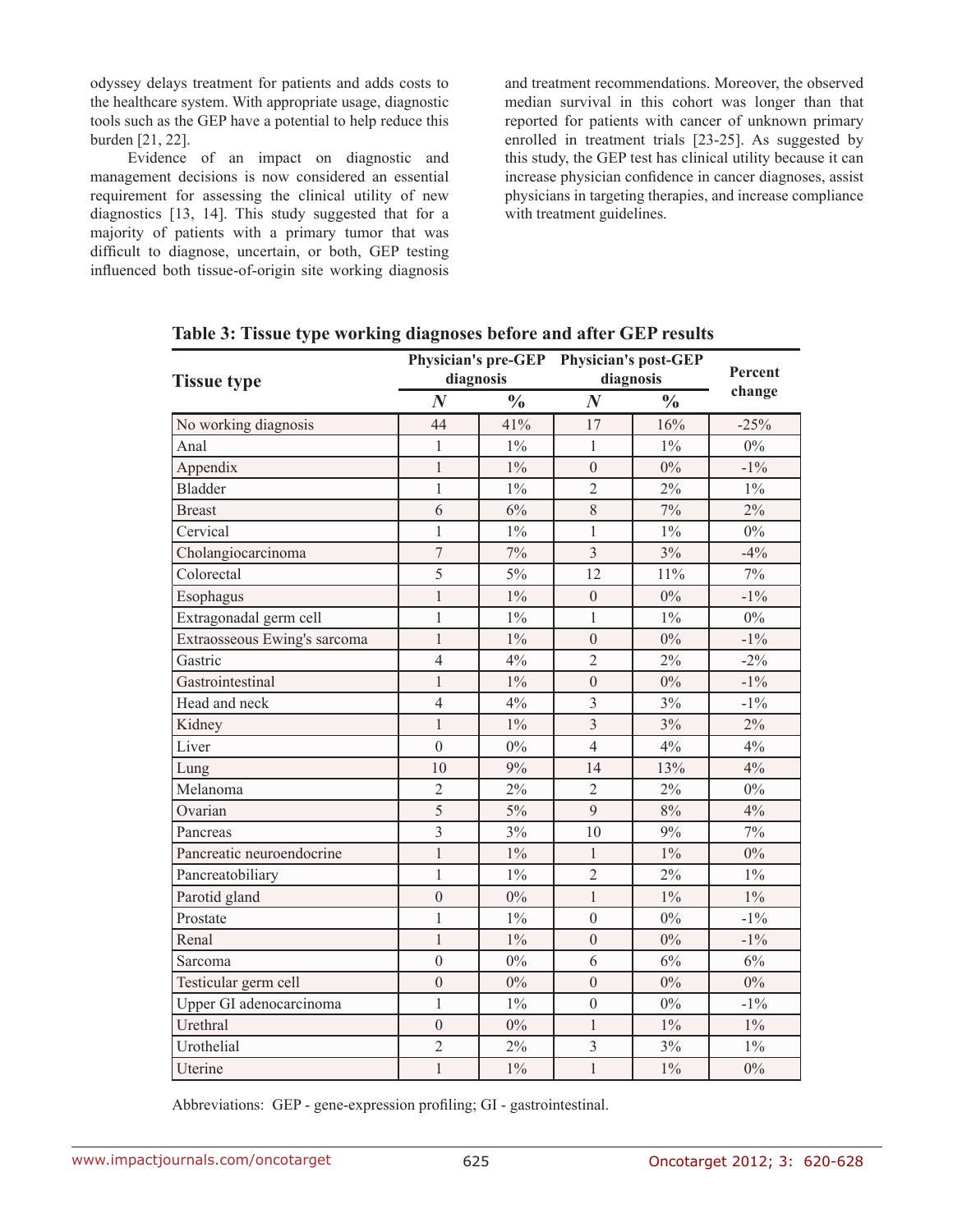

**Figure 2: Survival from time of biopsy.** *Median survival was 14.0 months from time of biopsy.*

#### **MATERIALS AND METHODS**

An institutional review board approved all aspects of this retrospective, observational study (Quorum Review Inc., Seattle, WA).

Physicians were eligible for inclusion in the study if they ordered the GEP test between July and December 2009, the test was completed, and they received a report of the results (similarity scores to 15 tissues of origin). Physicians were excluded if they were not the treating physician (e.g., if they were a pathologist). Test reports were ineligible if the patient's sample could not be analyzed, the patient was younger than 18 years, the patient died before the physician received the test results, or the test was completed prior to the study start date. The sponsor (Pathwork® Diagnostics, Redwood City, CA USA) provided a dataset of eligible physicians to the research center, which enrolled and conducted follow-up

|                                                |    | $\frac{0}{0}$ |
|------------------------------------------------|----|---------------|
| Any aspect of management                       | 70 | 65%           |
| Chemotherapy, change                           | 58 | 54%           |
| Radiation therapy, change†                     | 27 | 25%           |
| Further investigations <sup>*</sup> , increase | 18 | 17%           |
| Hospice, increase                              | 14 | 13%           |
| New surgeries, increase                        |    | $5\%$         |

**Table 4: Changes in management\***

\* Patients may have had more than one aspect of management change after gene expression profiling test.

† A net 19 fewer patients received radiation therapy.

‡ 6 referrals, 4 immunohistochemistry tests, 2 repeated biopsies, 2 computed tomography scans, 1 immunohistochemistry test and referral, 1 repeated positron emission tomography scan, 1 colonoscopy and excision, and 1 consult and cytoscopy. Of these 18 patients who underwent further investigations, 7 patients' diagnoses changed after the physician received GEP results, and 10/15 physicians stated that their diagnosis was most influenced by GEP (3 did not provide an answer).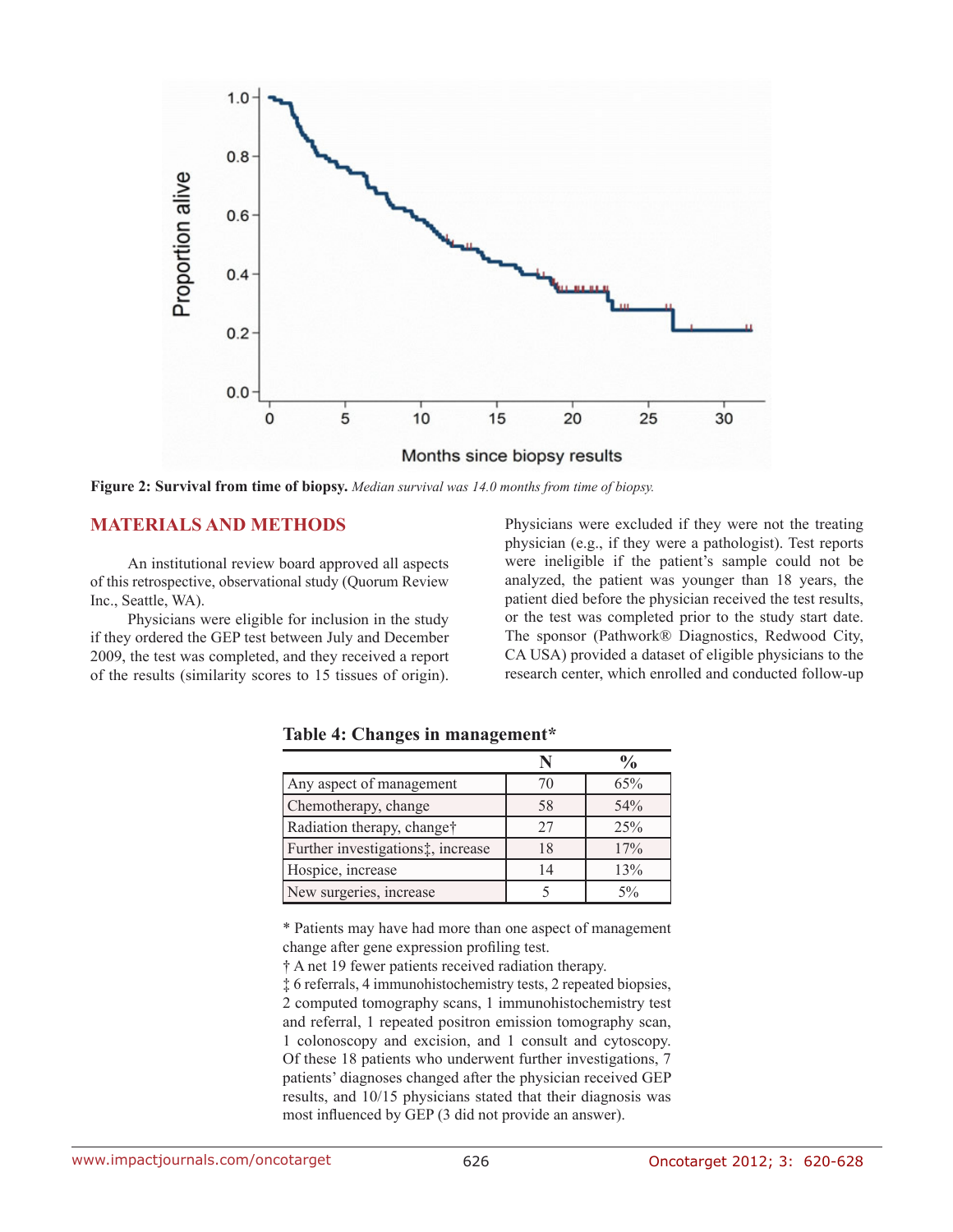interviews with all participating physicians. This center received no patient identifying information.

The list of eligible physicians was randomly ranked and physicians were selected into a pilot group and four subsequent recruitment groups based on each physician's rank. Members of each group received a recruitment package containing a cover letter explaining the study, the consent form, a list of eligible GEP test report numbers, and online links to the consent form and data-collection instruments. Physicians who chose to participate signed an informed consent form and completed a case report form on patient demographics and biopsy site, diagnostic studies and results before receiving the GEP test results, working and differential diagnosis before and after GEP, functional status before and after GEP, intended management before GEP, management after GEP, patient's current status, perceived clinical usefulness of GEP, and physician demographics. Pathwork® Diagnostics provided de-identified GEP test results; the tissue type with the highest GEP similarity score was used for analysis.

We also obtained de-identified Social Security data on whether each patient had died and the date of death. We used this data to calculate duration of survival from the time that the test results were reported.

## **DATA ANALYSIS**

The study's primary endpoints were (1) the proportion of patients whose tissue-site working diagnosis changed after GEP testing and (2) the proportion whose cancer-specific treatment changed after GEP testing. Secondary endpoints included physician perceptions of the test's clinical utility and of patient responses to cancerspecific therapy.

In our multi-level analysis, the unit of analysis was the patient case for primary endpoints and the physician for secondary endpoints. We based the sample size for patient cases on exact one-sided Clopper-Pearson confidence intervals (CIs) [26, 27]. A sample size between 76 and 137 patients was deemed appropriate to produce a one-sided 95% lower-limit CI with a difference in pre-/ post-working diagnosis within 6% to 8%.

All study variables are summarized using descriptive statistics. The proportional change in tissue-site working diagnoses and management was assessed with a onesample McNemar's test [28].

Ordered logistic regression was used to estimate the effect of changes in tissue-site working diagnosis and in management on physicians' reports of the GEP test's clinical usefulness. After we controlled for age, gender, number of IHC tests, and number of imaging tests, we evaluated the proportional change in working diagnoses and management with a two-sided test. Survival from time of biopsy was estimated using the Kaplan-Meier product-limit estimator; censoring indicates alive on June 14, 2011. Analyses were conducted in Microsoft® Excel (Microsoft® Corporation, Seattle, WA USA) and STATA v9.2 (STATA Corp®, College Station, TX USA) [28]. Two researchers independently determined whether to classify each chemotherapy regimen as guideline-consistent or not guideline-consistent based on the regimens recommended in National Comprehensive Cancer Network and Up-To-Date guidelines for metastatic and/or poorly differentiated cancers, and according to the physician's final tissue-site working diagnosis [29, 30].

## **ACKNOWLEDGEMENTS**

The authors thank Jim Wu, Leona Han, and Mona Mohindra for their assistance with data collection and recruitment; Pam Lambert for project management; Debbie Corazzelli for assistance with data collection; and Gloria Rivera, Linda Salcido, and Tricia Poblete for coordinating specimen record redaction.

## **FUNDING**

This work was supported by Pathwork Diagnostics, Inc.

## **CONFLICT OF INTEREST STATEMENT**

This work was supported by Pathwork Diagnostics, Inc. Two co-authors (WDH, SHB) are employees of the sponsor, and both own stock in Pathwork. One co-author (JSN) is a consultant of the sponsor. Three co-authors (JCH, RJH, and HRG) are employees of Cedar Associates, LLC, which received the funding to be the research coordinating center for this study. Three co-authors (GRV, MBA, and MGW) have no financial relationship with the sponsor or with the coordinating center.

## **EDITORIAL NOTE**

This paper has been accepted based in part on the re-evaluation of peer-reviews and the authors' response to another journal

## **REFERENCES**

- 1. Jemal A, Siegel R, Xu J and Ward E. Cancer statistics, 2010. CA Cancer J Clin. 2010; 60(5):277-300.
- 2. Greco F and Hainsworth J. Introduction: unknown primary cancer. Semin Oncol. 2009; 36:6-7.
- 3. Nystrom JS, Weiner JM, Heffelfinger-Juttner J, Irwin LE, Bateman JR and Wolf RM. Metastatic and histologic presentations in unknown primary cancer. Semin Oncol. 1977; 4(1):53-58.
- 4. Pavlidis N, Briasoulis E and Pentheroudakis G. Cancers of unknown primary site: ESMO Clinical Practice Guidelines for diagnosis, treatment and follow-up. Ann Oncol. 21